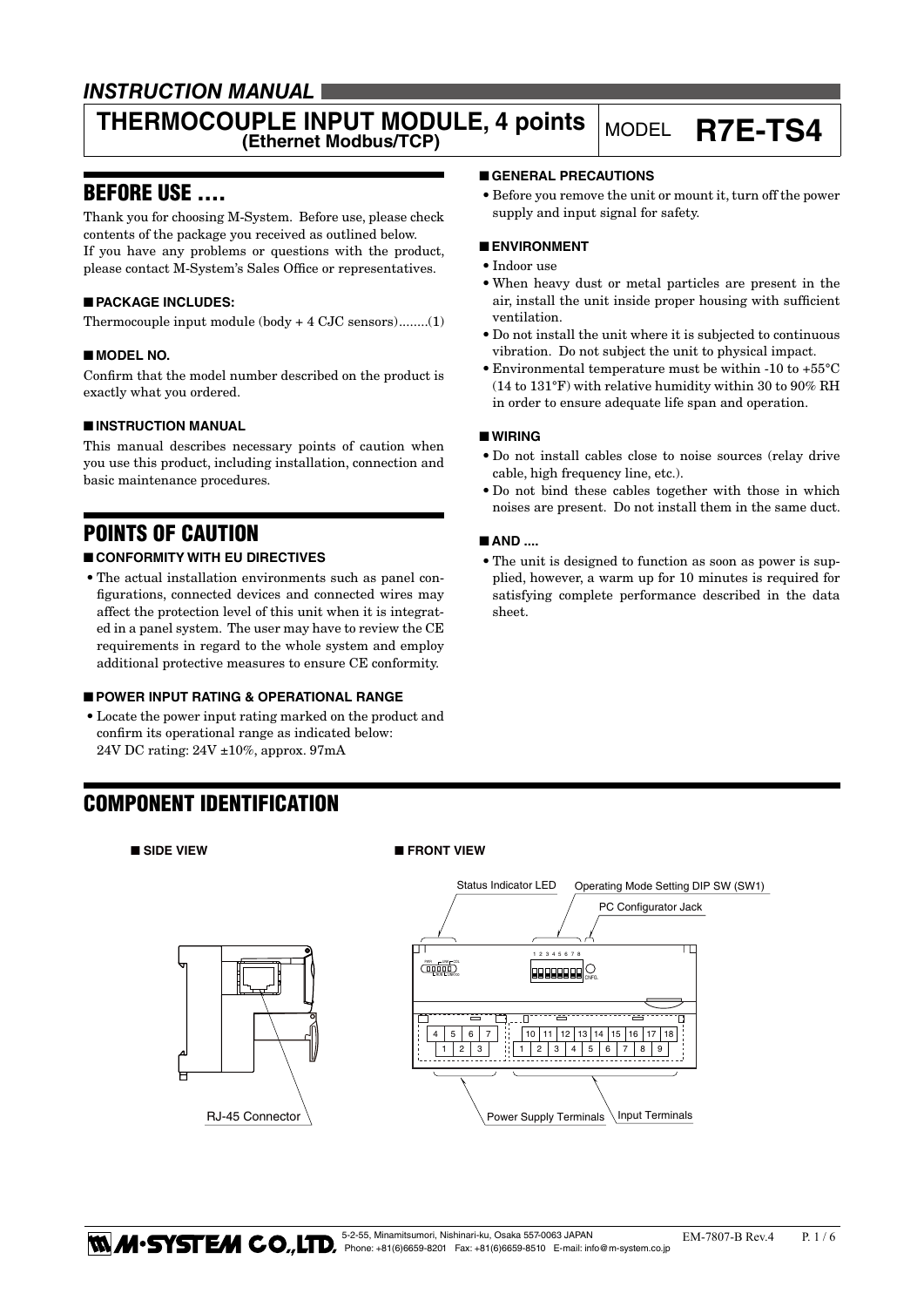#### ■ **STATUS INDICATOR LED**

| ID         | <b>COLOR</b> | <b>FUNCTION</b>                                          |
|------------|--------------|----------------------------------------------------------|
| <b>PWR</b> | Green        | Turns on when the internal 5V is sup-<br>plied normally. |
| <b>RUN</b> | Green        | Turns on in normal communications<br>conditions.         |
| LINK       | Green        | Turns on in LINK status.                                 |
| LINK100    | Green        | Turns on when connected in 100 Mbps. *1                  |
| COL.       | Green        | Blinks in case of collisions.                            |
|            |              |                                                          |

\*1. Used only in 100BASE link. Dark in 10BASE link.

#### ■ **EXTENSION MODULE**

Combination with all the extension modules is available.

#### ■ **OPERATING MODE**

(\*) Factory setting

#### **• Extension (SW1-1, 1-2)**

| SW1-1 |     | $SW1-2$ Extension               |  |
|-------|-----|---------------------------------|--|
| OFF   | OFF | No extension $(*)$              |  |
| ON    | OFF | Discrete input, 8 or 16 points  |  |
| OFF   | ON  | Discrete output, 8 or 16 points |  |

#### **• Conversion Rate (SW1-3)**

| SW1-3 | Conversion rate   |  |
|-------|-------------------|--|
| OEE   | $250$ msec. $(*)$ |  |
| ON.   | 1 sec.            |  |

#### **• Burnout (SW1-4)**

| SW1-4 | Burnout       |
|-------|---------------|
| OFF   | Upscale $(*)$ |
| ON    | Downscale     |

#### **• Thermocouple Type (SW1-5, 1-6, 1-7, 1-8)**

| SW1-5 | SW1-6 | SW1-7     | SW1-8     | Thermocouple type       |
|-------|-------|-----------|-----------|-------------------------|
| OFF   | OFF   | OFF       | OFF       | $K(CA)$ $(*)$           |
| 0N    | OFF   | OFF       | OFF       | $E$ (CRC)               |
| OFF   | OΝ    | OFF       | OFF       | J(IC)                   |
| 0N    | ΟN    | OFF       | OFF       | T(CC)                   |
| OFF   | OFF   | OΝ        | OFF       | B(RH)                   |
| 0N    | OFF   | OΝ        | OFF       | R                       |
| OFF   | ΟN    | OΝ        | OFF       | S                       |
| ΟN    | ΟN    | OΝ        | OFF       | $C$ (WRe 5-26)          |
| OFF   | OFF   | OFF       | 0N        | N                       |
| ΟN    | OFF   | OFF       | 0N        | U                       |
| OFF   | 0N    | OFF       | <b>ON</b> | L                       |
| ΟN    | ΟN    | OFF       | 0N        | P (Platinel II)         |
| OFF   | OFF   | 0N        | 0N        | (PR)                    |
| ΟN    | ΟN    | <b>ON</b> | 0N        | PC Configurator setting |

### ■ **POWER SUPPLY TERMINAL ASSIGNMENT**

4

|    | 5  |    | 6      |   |    |  |
|----|----|----|--------|---|----|--|
| ΝC | ΝC |    | $+24V$ |   | 0V |  |
|    |    | 2  |        | 3 |    |  |
| ΝC |    | ΝC |        |   | FG |  |

| NO.          | ID      | <b>FUNCTION, NOTES</b> |
|--------------|---------|------------------------|
| 1            | NC      |                        |
| $\mathbf{2}$ | NC      |                        |
| 3            | FG      | FG                     |
| 4            | NC      |                        |
| 5            | NC      |                        |
| 6            | $+24V$  | Power input (24V DC)   |
| π,           | $_{0V}$ | Power input (0V)       |

#### ■ **INPUT TERMINAL ASSIGNMENT**

|                |              | 10     | 11                | 12               | 13     | 14        | 15           | 16     | 17              | 18            |
|----------------|--------------|--------|-------------------|------------------|--------|-----------|--------------|--------|-----------------|---------------|
|                |              | $+1N0$ | $-INO$            | $+$ IN1          | $-IN1$ | NC        | $+IN2$       | $-IN2$ | $+$ IN3         | $-IN3$        |
|                | $\mathbf{1}$ | 2      | 3                 | 4                | 5      | 6         | 7            | 8      | 9               |               |
|                |              | $+CJ0$ | $-CJ0$            | $+CJ1$<br>$-CJ1$ |        | <b>NC</b> | +CJ2 -CJ2    |        | $+CJ3$          | $-CJ3$        |
|                |              |        |                   |                  |        |           |              |        |                 |               |
| NO.            |              | ID     | <b>FUNCTION</b>   |                  |        | NO.       | ID           |        | <b>FUNCTION</b> |               |
| $\mathbf{1}$   |              | $+CJ0$ | $C\text{-}IC + 0$ |                  |        | 10        | $+IN0$       |        | $T/C +0$        |               |
| $^{2}$         |              | $-CJ0$ | $C$ JC $-0$       |                  |        | 11        | $-$ IN $0$   |        | $T/C = 0$       |               |
| 3              |              | $+CJ1$ | $CoIC +1$         |                  |        | 12        | $+IN1$       |        | $T/C + 1$       |               |
| $\overline{4}$ |              | $-CJ1$ | $C1C-1$           |                  |        | 13        | $-IN1$       |        | $T/C-1$         |               |
| 5              |              | NC     | No connection     |                  |        | 14        | NC           |        |                 | No connection |
| 6              |              | $+CJ2$ | $CJC +2$          |                  |        | 15        | $+IN2$       |        | $T/C + 2$       |               |
| 7              |              | $-CJ2$ | $CJC -2$          |                  |        | 16        | $-{\rm IN}2$ |        | T/C $-2$        |               |
| 8              |              | $+CJ3$ | $C1C + 3$         |                  |        | 17        | $+IN3$       |        | $T/C + 3$       |               |
| 9              |              | $-CJ3$ | $CJC -3$          |                  |        | 18        | $-IN3$       |        | T/C $-3$        |               |

#### ■ **PC CONFIGURATOR**

The PC Configurator software (model: R7CON) is used to set the ethernet communication setting and check the firmware version and settings. The following parameters for each channel can be set.

#### **• SETTINGS FOR INDIVIDUAL CHANNELS**

Sensor type Temperature unit Zero / Full scale Gain / Bias Zero / Full temp

#### **• SETTINGS FOR ALL CHANNELS**

IP address Subnet mask

Before starting programming analog input modules, turn on the front SW1-5 through 1-8. For more information about the programming using the R7CON, please refer to the R7CON Users Manual.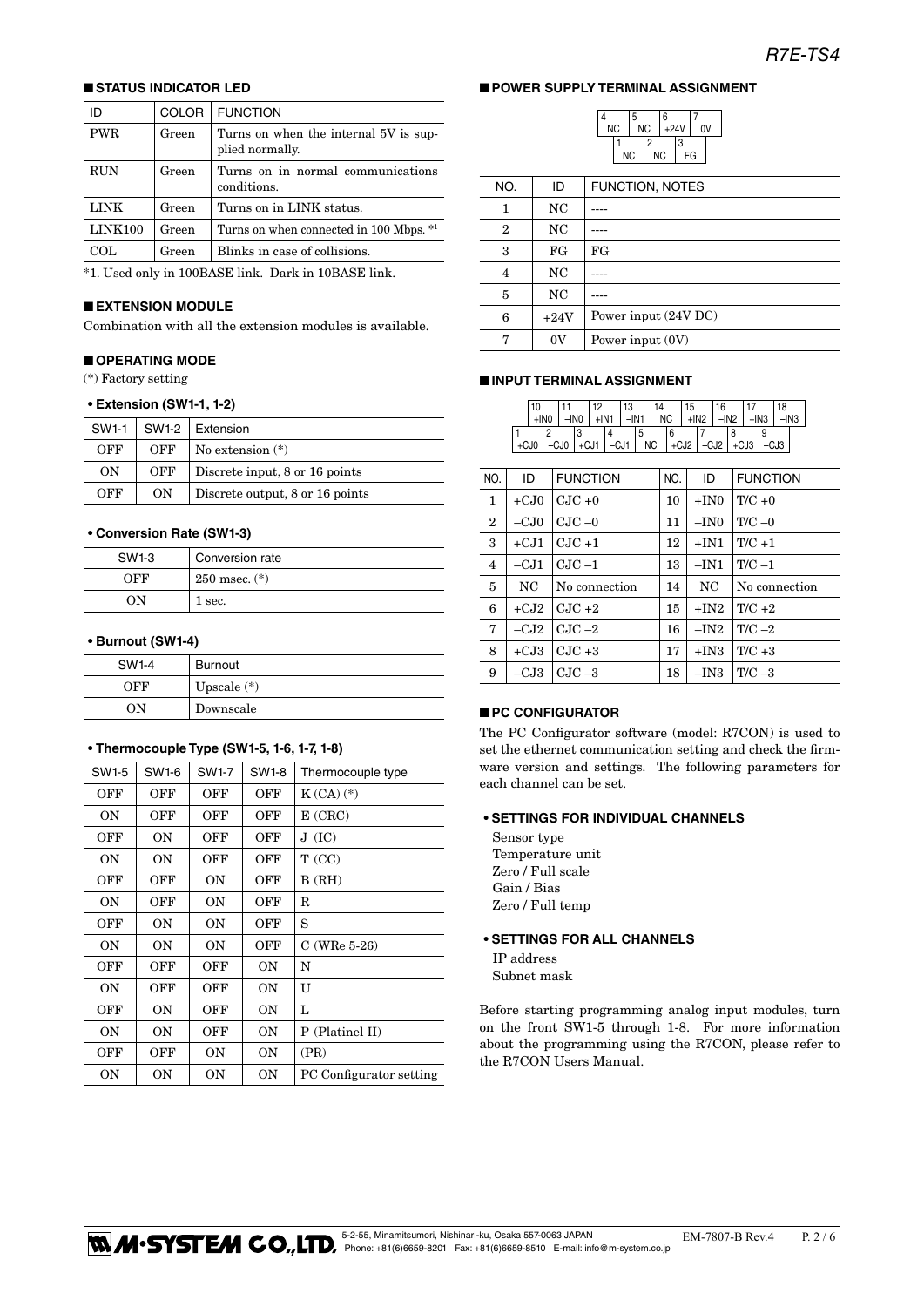### EXTERNAL DIMENSIONS unit: mm (inch)



### CONNECTION DIAGRAM

Connect the unit as in the diagram below.

Note: In order to improve EMC performance, bond the FG terminal to ground.

Caution: FG terminal is NOT a protective conductor terminal.



■ Input Connection Example



EXTENSION CONNECTOR

## WIRING INSTRUCTIONS

### ■ **SCREW TERMINAL**

**Torque**: 0.5 N·m

#### ■ **SOLDERLESS TERMINAL** mm (inch)

Refer to the drawing below for recommended ring tongue Applicable wire size:  $0.25$  to  $1.65$  mm<sup>2</sup> (AWG22 to  $16$ ) MFG. Co.,Ltd., Nichifu Co.,Ltd. terminal size. Spade tongue type is also applicable. Recommended manufacturer: Japan Solderless Terminal

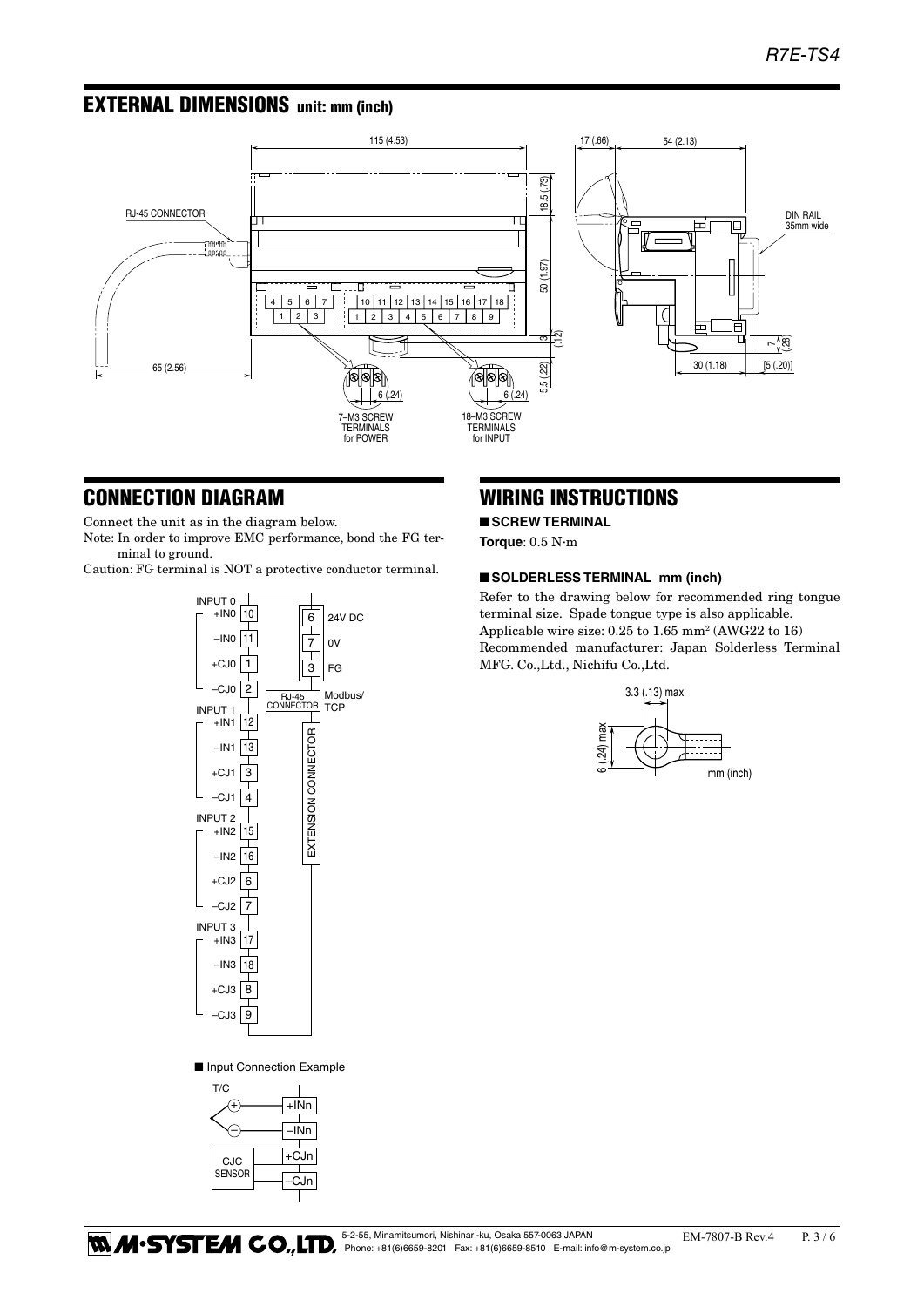### CONFIRMING ETHERNET CONNECTION

### ■ **IP ADDRESS**

The R7E does not support BootP Table Software. The IP Address and Subnet Mask can be configured using the R7CON Configurator Software.

The Modbus/TCP Port No. is fixed at 502.

#### ■ **CHECK WIRING**

Connect an Ethernet cable to the RJ-45 connector.

#### ■ **CHECK LED**

When wiring is correct, LINK is turned on. When the module is connected in 100 Mbps, LINK100 is blinking.\* \*. For firmware revision V0.20 or later, LINK100 is ON.

#### ■ **CHECK R7E CONNECTION**

Enter "ping command" on the Windows MS-DOS as follows:

 C:¥WINDOWS>ping \*\*\*.\*\*\*.\*\*\*.\*\*\* (\*\*\*.\*\*\*.\*\*\*.\*\*\*: Enter IP address in decimal.) ping \*\*\*.\*\*\*.\*\*\*.\*\*\* with 32 bytes of data: Reply from \*\*\*.\*\*\*.\*\*\*.\*\*\* : bytes=32 time<10ms TTL=64 Reply from \*\*\*.\*\*\*.\*\*\*.\*\*\* : bytes=32 time<10ms TTL=64 Reply from \*\*\*.\*\*\*.\*\*\*.\*\*\* : bytes=32 time<10ms TTL=64 Reply from \*\*\*.\*\*\*.\*\*\*.\*\*\* : bytes=32 time<10ms TTL=64 Ping statistics for \*\*\*.\*\*\*.\*\*\*.\*\*\*

Packets:Sent=4,Received=4,Lost=0(0% loss)

Replies in case of normal connection are as shown above. If the connection cannot be established normally due to e.g. wrong IP address, other replies such as 'timeout' will be received.

#### ■ **CHECK CONNECTION TO THE APPLICATION SOFTWARE**

#### **Check Point 1: LINK LEDs**

When normal connection with PC, PLC or hub is established, the front LINK and LINK100 (when connected in 100 Mbps) is/are turned on regardless of data sending/receiving status. Check power supply to the switch/hub in case that these LEDs are not on.

#### **Check Point 2: RUN Indicator LED**

A green light turns on at the RUN Indicator LED in normal data sending/receiving with an application.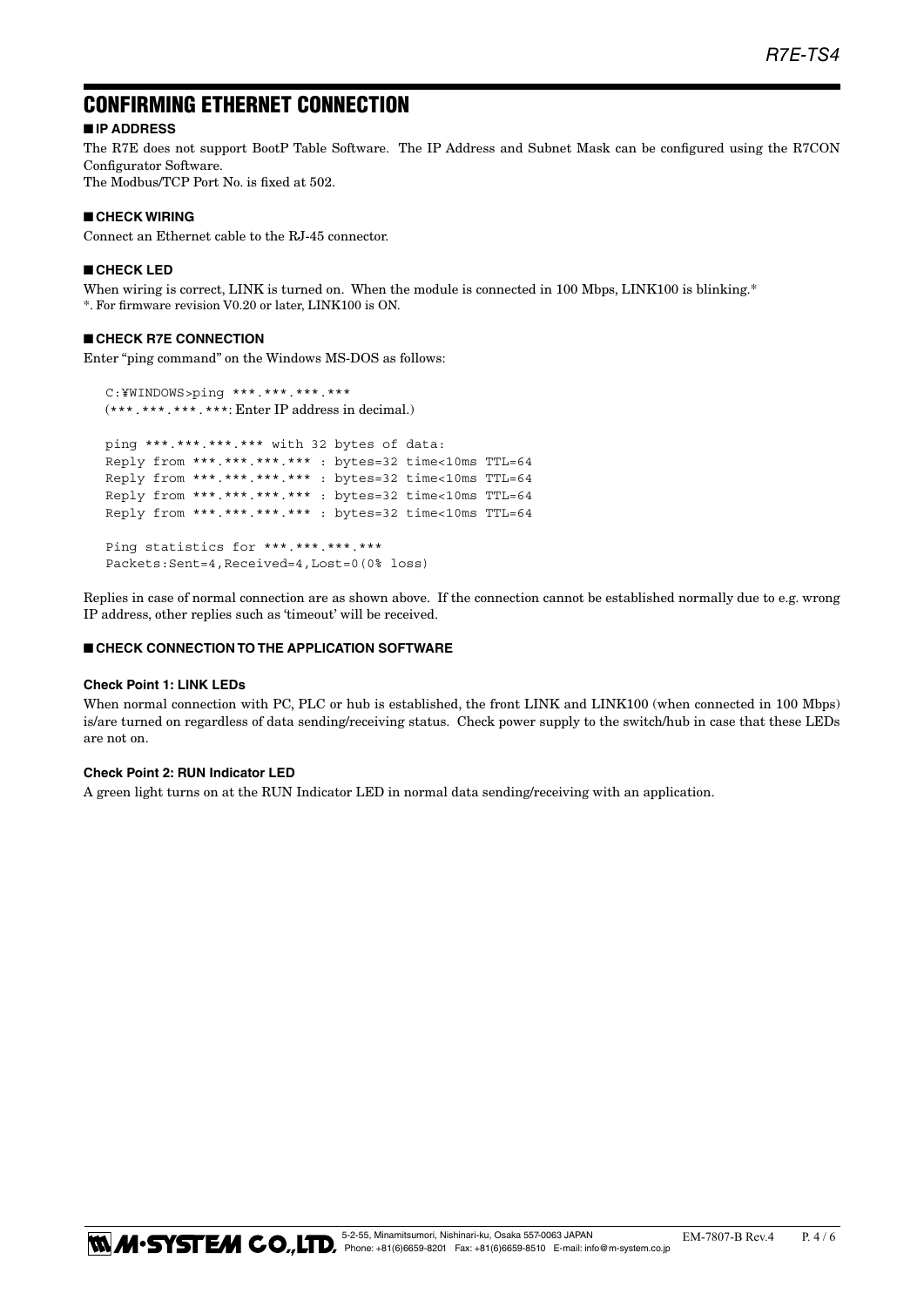### MODBUS FUNCTION CODES & SUPPORTED CODES

■ **Data and Control Functions** 

| <b>NAME</b>                      |              |                                                                                |
|----------------------------------|--------------|--------------------------------------------------------------------------------|
| Read Coil Status                 | $\mathbf{X}$ | Digital output from the slave (read/write)                                     |
| Read Input Status                | X            | Status of digital inputs to the slave (read only)                              |
| <b>Read Holding Registers</b>    | X            | General purpose register within the slave (read/write)                         |
| Read Input Registers             | X            | Collected data from the field by the slave (read only)                         |
| Force Single Coil                | X            | Digital output from the slave (read/write)                                     |
| Preset Single Registers          | X            | General purpose register within the slave (read/write)                         |
| <b>Read Exception Status</b>     |              |                                                                                |
| Diagnostics                      | X            |                                                                                |
| Program 484                      |              |                                                                                |
| <b>Poll 484</b>                  |              |                                                                                |
| Fetch Comm. Event Counter        | X            | Fetch a status word and an event counter                                       |
| Fetch Comm. Event Log            | X            | A status word, an event counter, a message count and a<br>field of event bytes |
| Program Controller               |              |                                                                                |
| Poll Controller                  |              |                                                                                |
| Force Multiple Coils             | $\mathbf{X}$ | Digital output from the slave (read/write)                                     |
| <b>Preset Multiple Registers</b> | X            | General purpose register within the slave (read/write)                         |
| Report Slave ID                  | X            | Slave type / 'RUN' status                                                      |
| Program 884/M84                  |              |                                                                                |
| Reset Comm. Link                 |              |                                                                                |
| Read General Reference           |              |                                                                                |
| Write General Reference          |              |                                                                                |
| Mask Write 4X Register           |              |                                                                                |
| Read/Write 4X Register           |              |                                                                                |
| Read FIFO Queue                  |              |                                                                                |
|                                  |              |                                                                                |

### ■ **Exception Codes**

| <b>CODE</b> | NAME                       |   |                                              |
|-------------|----------------------------|---|----------------------------------------------|
| 01          | <b>Illegal Function</b>    | X | Function code is not allowable for the slave |
| 02          | Illegal Data Address       | X | Address is not available within the slave    |
| 03          | Illegal Data Value         | X | Data is not valid for the function           |
| 04          | Slave Device Failure       |   |                                              |
| 05          | Acknowledge                |   |                                              |
| 06          | <b>Slave Device Busy</b>   |   |                                              |
| 07          | Negative Acknowledge       |   |                                              |
| 08          | <b>Memory Parity Error</b> |   |                                              |

#### ■ **Diagnostic Subfunctions**

| CODE | NAME                         |   |                |
|------|------------------------------|---|----------------|
| 00   | Return Query Data            | х | Loop back test |
| 01   | Restart Comm. Option         |   |                |
| 02   | Return Diagnostic Register   |   |                |
| 03   | Change ASCII Input Delimiter |   |                |
| 04   | Force Listen Only Mode       |   |                |